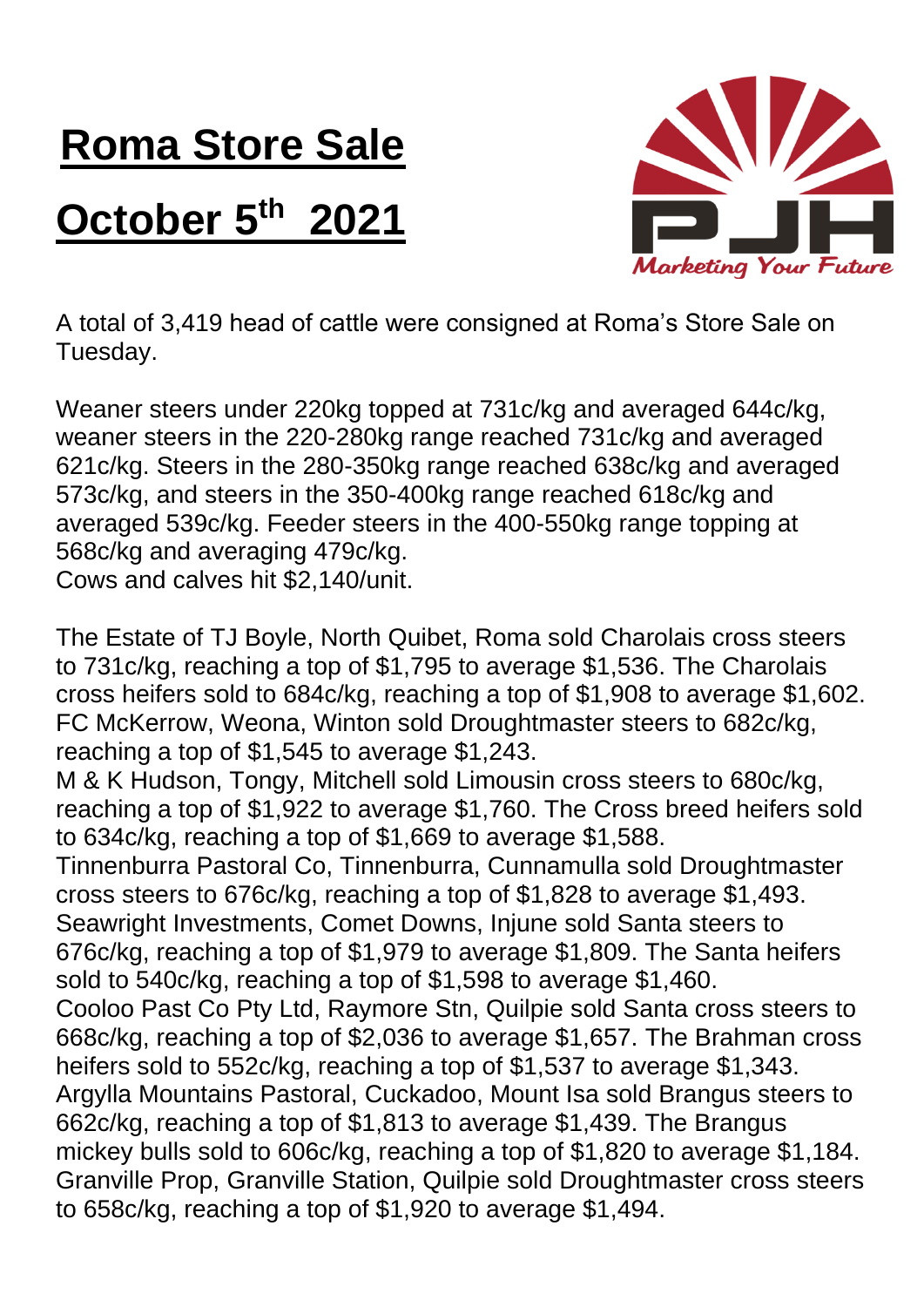BJ & PC Harrison, Bungaringa, Mitchell sold Simmental cross steers to 646c/kg, reaching a top of \$1,798 to average \$1,743.

Dalco Pastoral Pty Ltd, Sugarloaf, Wallumbilla sold Santa steers to 636c/kg, reaching a top of \$1,794 to average \$1,794. The Santa heifers sold to 590c/kg, reaching a top of \$1,521 to average \$1,521.

Bangor Cattle Co, Bangor, Mungallala sold Charolais steers to 634c/kg, reaching a top of \$1,585 to average \$1,570. The Charolais heifers sold to 616c/kg, reaching a top of \$1,333 to average \$1,311.

Lyndale Grazing Co, Lyndale, Roma sold Angus cross steers to 618c/kg, reaching a top of \$2,364 to average \$2,312.

B R Sinnamon, Tin Hut, Jackson sold Brangus steers to 616c/kg, reaching a top of \$2,075 to average \$2,075.

RK & DJ Smith, Raymount, Wallumbilla sold Angus cross steers to 610c/kg, reaching a top of \$1,723 to average \$1,718.

NW Mansfield, Saltcote, Mitchell sold Santa steers to 590c/kg, reaching a top of \$2,173 to average \$2,125.

Sowru Pty Ltd, Annandale, Wallumbilla sold Droughtmaster cross steers to 590c/kg, reaching a top of \$1,685 to average \$1,685. The Charolais heifers sold to 556c/kg, reaching a top of \$1,668 to average \$1,668. PJ & N Nichol, Sutton Veney, Roma sold Angus steers to 586c/kg, reaching a top of \$2,150 to average \$2,144.

Werrina Grazing Co, Dillalah, Charleville sold Angus cross steers to 586c/kg, reaching a top of \$2,133 to average \$2,086.

Bondstock Pty Ltd, Maloneys, Roma sold Hereford cross steers to 580c/kg, reaching a top of \$2,152 to average \$2,136.

Lenroy Pastoral Co, Lenroy, Mt Bindango sold Angus cross steers to 568c/kg, reaching a top of \$2,329 to average \$2,167.

ACF Trust, Risby, Wallumbilla sold Santa cross steers to 492c/kg, reaching a top of \$2,521 to average \$2,229.

Arbroath Grazing Co, Massey Lane, Roma sold Hereford cross steers to 430c/kg, reaching a top of \$3,138 to average \$3,138.

Golden Grazing Pty Ltd, Potters Flat, Yuleba sold Charolais bulls to 363c/kg, reaching a top of \$3,782 to average \$2,985.

Heifers under 220kg topped at 684c/kg and averaged 571c/kg, while heifers in the 220-280kg range topped at 684c/kg and averaged 548c/kg.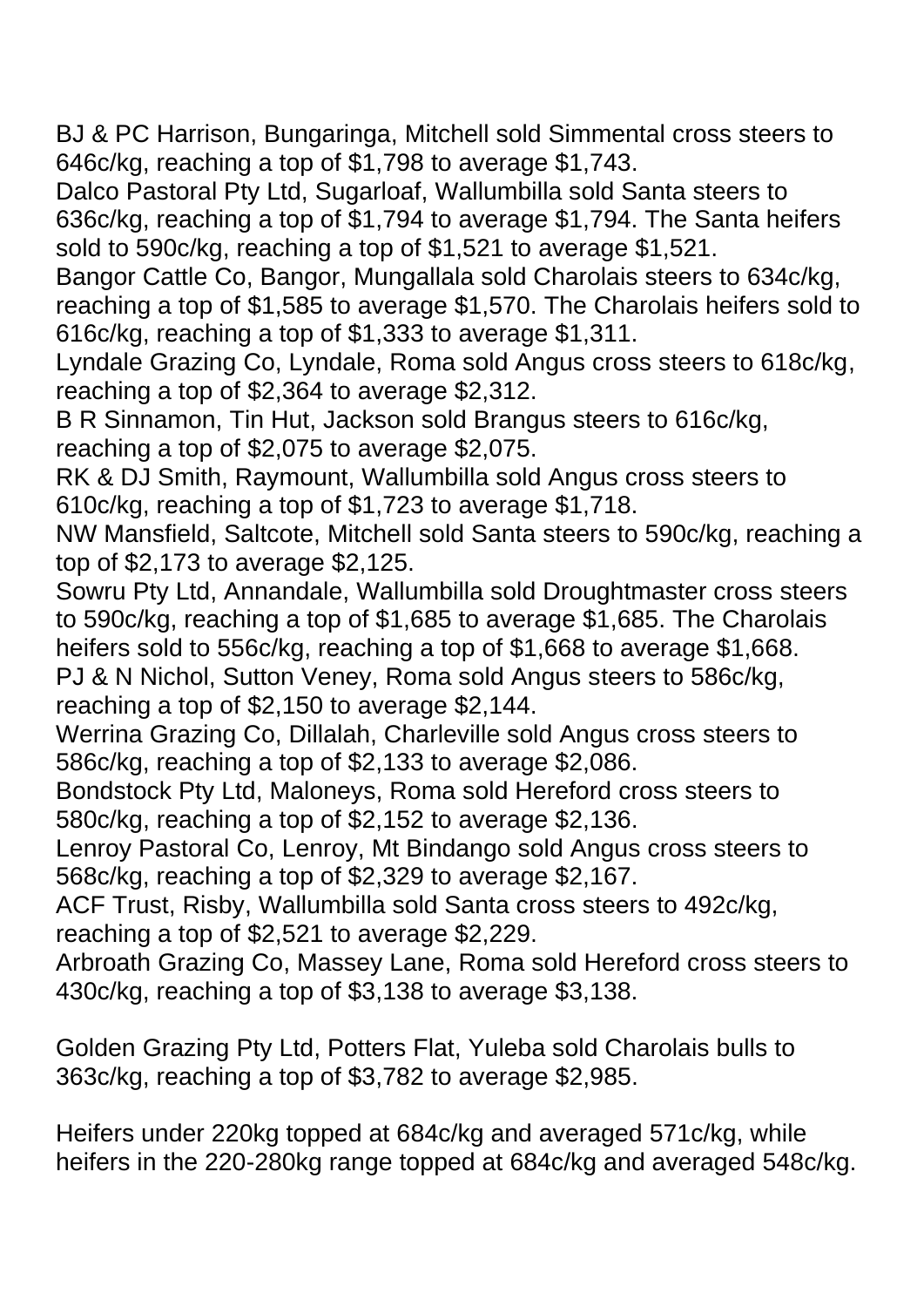Heifers in the 280-350kg range topped at 562c/kg, averaging 512c/kg. Heifers in the 350-450kg range topped at 570c/kg, averaging 458c/kg.

GB & MS Freshwater, Overflow, Mitchell sold Droughtmaster cross heifers to 614c/kg, reaching a top of \$1,549 to average \$1,132. BR & CJ Johnson, Tantallon, Morven sold Shorthorn cross heifers to 425c/kg, reaching a top of \$2,262 to average \$1,894. Yarrawonga Cattle Co, Yarrawonga, Wallumbilla sold Santa heifers to 417c/kg, reaching a top of \$2,825 to average \$2,825. The Santa cows to 375c/kg, reaching a top of \$2,776 to average \$2,286.

Cows in the 300-400kg range reached 341c/kg and averaged 279c/kg, while cows in the 400kg-500kg range reached 371c/kg and averaged 327c/kg. Cows over 500kg topped at 375c/kg, averaging 358c/kg.

WG Proud & DS Brumpton, Mallers, Roma sold Charolais cross cows to 364c/kg, reaching a top of \$2,154 to average \$2,154. Bundulla Grazing Co, Brenian, Roma sold Brahman cross cows to 360c/kg, reaching a top of \$2,178 to average \$1,554. Body & Co, Tarrawonga, Wallumbilla sold Angus cows to 355c/kg, reaching a top of \$1,924 to average \$1,924.

> *NEXT STORE SALE IS 12th OCTOBER PJH SELL 4 th POSITION*